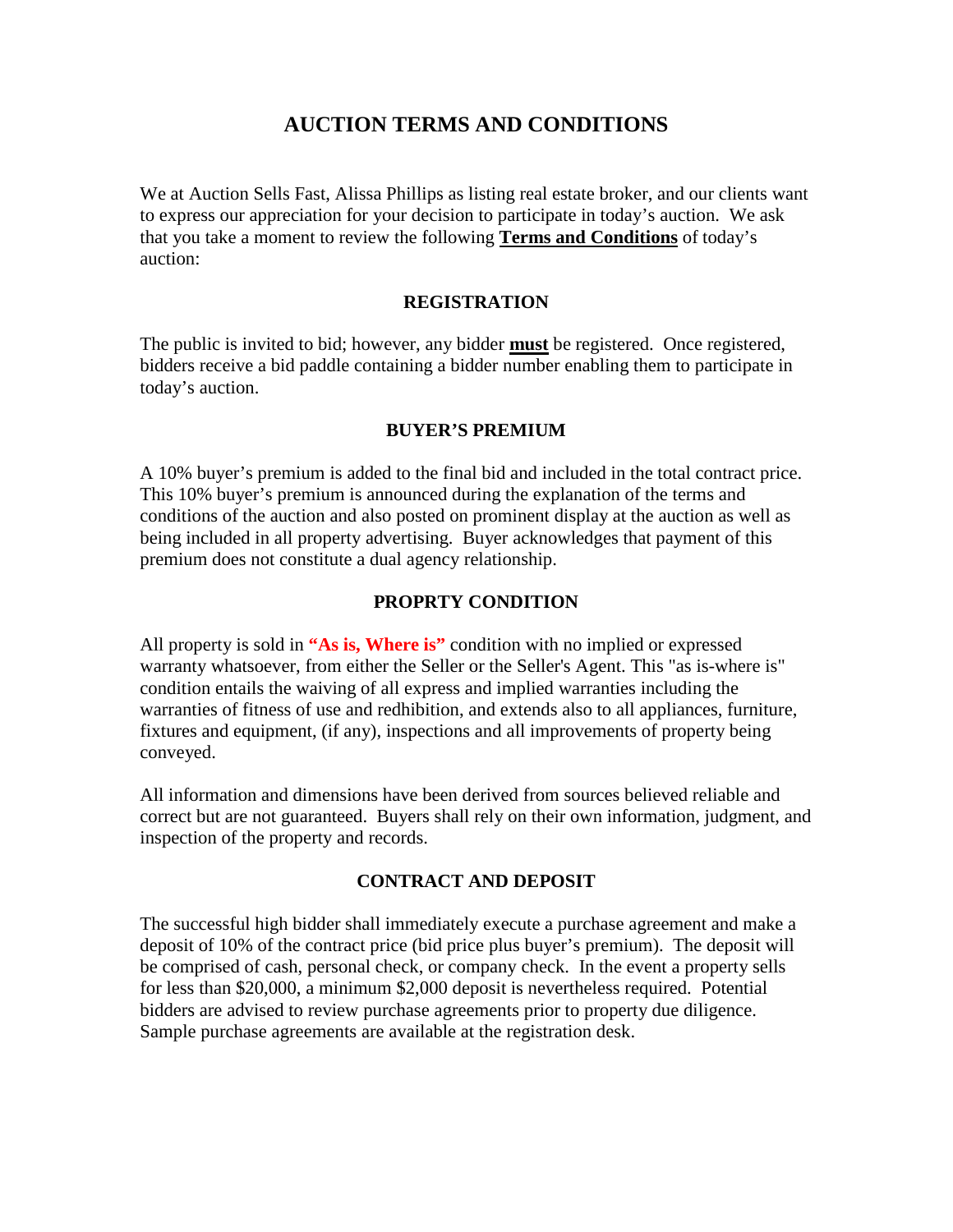## **FINANCING**

Purchasers are solely and exclusively responsible for obtaining their own financing should the need for financing exist. **Purchase agreements are NOT subject to financing or qualification.**

#### **CLOSING**

The successful high bidder shall remit the balance of the purchase price at closing with the appointed Closing Agent within 30 days. A two (2) week extension is available for an additional \$600 fee. Customary closing fees, along with the costs of surveys, title insurance, termite certificates (if required or requested) are all paid by the purchaser.

Taxes and rents are pro-rated to the date of the act of sale.

**Insurable** title will be conveyed to the purchaser by cash sale without warranty. If, for any reason, **clear, insurable** title cannot be conveyed, buyer shall receive a full refund of the deposit.

#### **DEFAULT**

If the purchaser fails to comply with the terms and conditions within this document, the sale is deemed **canceled**, and the **seller is entitled to retain the earnest money deposit as liquidated damages**. Should cancellation transpire prior to auction completion, the property may, at the auctioneer's discretion, be reoffered and resold.

#### **CONDUCT OF AUCTION**

The auctioneer directs the conduct and increments of bidding of the auction. Auctioneer reserves the right to accept absentee bids in advance and, if any such bids are received, to begin the auction at the highest absentee bid received. Should a tie bid arise, the auctioneer will re-open the bidding, but only between the tied bidders.

Properties which are not sold absolute will be sold subject to seller's confirmation within 48 hours or by the contract date.

#### **AGENCY**

Alissa Phillips, as listing real estate broker and Auction Sells Fast act as Agents for the **Seller** in these transactions and Alissa Phillips and/or Auction Sells Fast is to be paid a commission by the **Seller**. Neither Alissa Phillips, as listing real estate broker nor Auction Sells Fast is acting as Agent for the Purchaser. The auctioneer is not responsible for the acts of his agents or principals.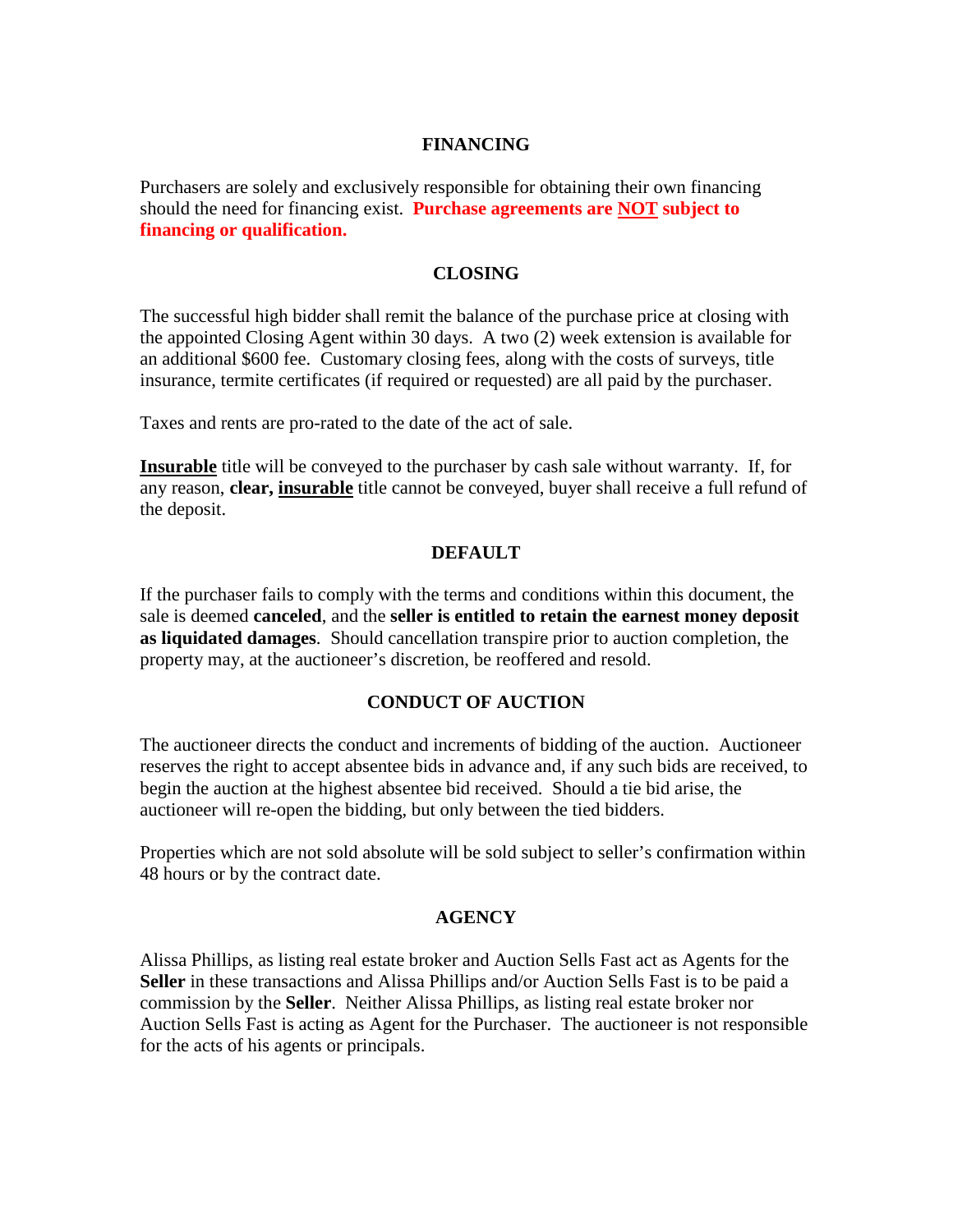#### **ANNOUNCEMENTS**

Announcements from the auctioneer supersede previously printed material or oral statements. The purchase agreement contains the final contracted terms of sale.

## **DISPUTES**

Should a dispute arise over any matter at the auction, the auctioneer shall make the sole and final decision and shall have the right to accept or to reject the final bid or to re-open the bidding. The auctioneer and the seller reserve the right to remove any person or party from the auction including a registered bidder or broker.

## **PROPETY WITHDRAWL**

The sellers reserve the right to withdraw any property from the auction at any time.

## **REPRESENTATIONS**

Neither auctioneer nor seller warrants the accuracy or completeness of information provided. **Prospective purchasers must conduct and rely solely upon their own property investigations**. Each bidder is deemed to represent, warrant, and agree to the following:

- That he has examined, inspected, and investigated the property and is familiar with its condition or has waived inspection and investigation of the property. **There is no inspection period after auction bidding**.
- Neither auctioneer nor seller nor any representative of same has made any verbal or written representations, warranties, promises or guarantees, whether expressed or implied, to the bidder respecting the property's condition or operation.
- That she has not relied upon any representations made by auctioneer, seller, or representative of same regarding the property's condition or operation.
- That he makes his bid based solely upon his own independent property investigation and due diligence efforts.
- That she has received a 10-calendar-day opportunity to conduct a risk assessment or inspection for the presence of lead-based paint and/or lead-based hazards on residential properties built prior to 1978 and has received the pamphlet "Protect Your Family from Lead in Your Home." Buyer waives the opportunity to conduct a risk assessment or inspection for the presence of lead-based paint and/or lead-based hazards.

All bidders are bound by announcements at auction irrespective of whether such announcements are actually heard.